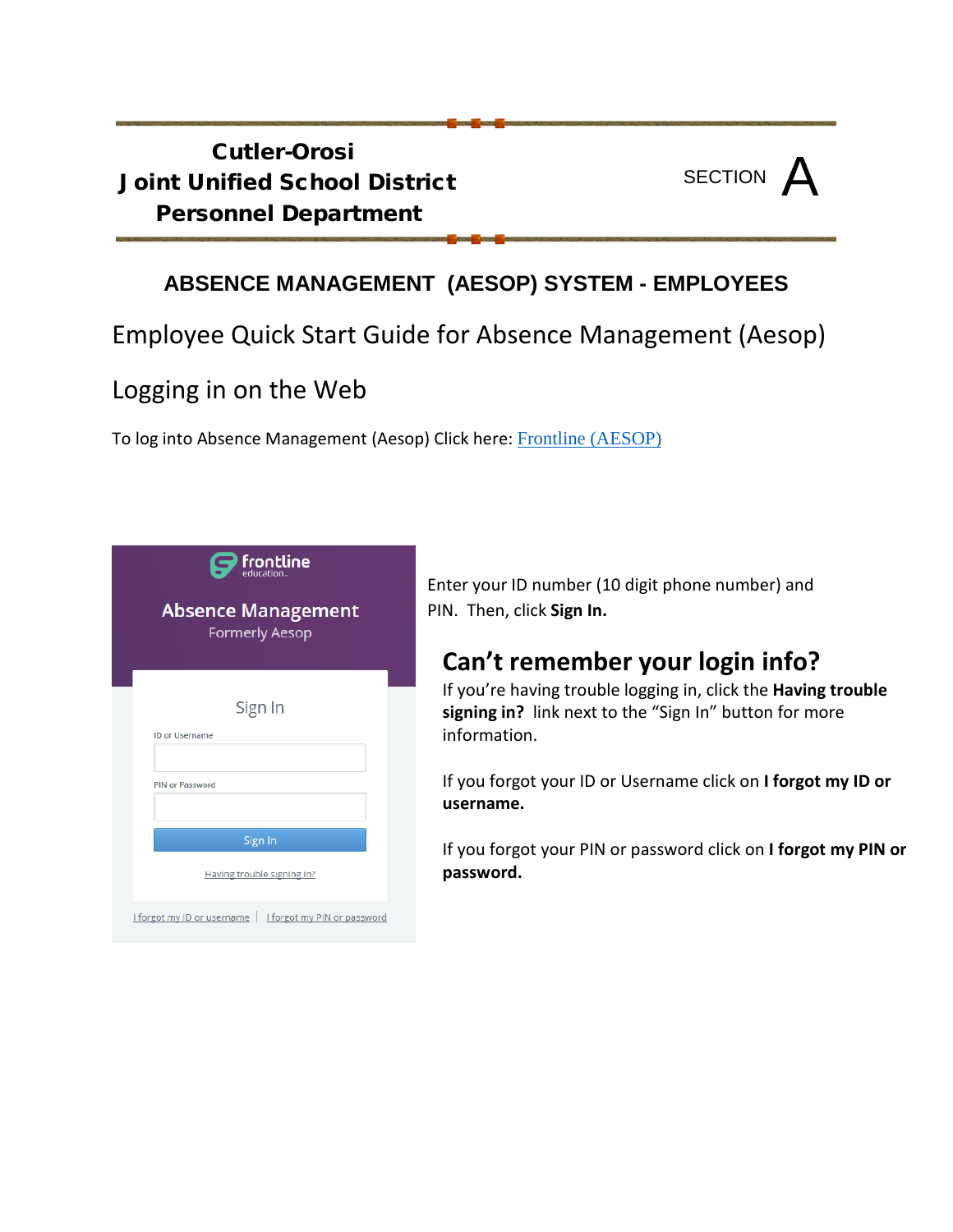### **Creating an Absence**

You can enter a new absence right from your Aesop home page under the **Create Absence** tab.

|          |                |                         |                       |    |          |           | Absences                                          | Closed Day<br>In-Service Day         |                                     |
|----------|----------------|-------------------------|-----------------------|----|----------|-----------|---------------------------------------------------|--------------------------------------|-------------------------------------|
|          |                |                         | <b>Create Absence</b> |    |          |           | <b>Scheduled Absences</b><br>1                    | <b>Past Absences</b><br>$\mathbf{0}$ | <b>Denied Absences</b><br>$\Omega$  |
|          |                |                         | Please select a date  |    |          |           |                                                   |                                      | Advanced Mode<br>Need more options? |
| $\sigma$ |                |                         | October 2015          |    |          | $\bullet$ | <b>Substitute Required</b>                        |                                      | <b>FILE ATTACHMENTS</b>             |
|          | SUN MON        | TUE                     | WED THU               |    | FRI      | SAT       |                                                   | Yes                                  |                                     |
|          | 空兵             | $-90$                   | 30                    |    |          | 15        | <b>Absence Reason</b>                             | Select One                           |                                     |
| a        | $\overline{5}$ | $\overline{\mathbb{B}}$ | Y.                    | ×  | $\alpha$ | $10-$     |                                                   |                                      |                                     |
|          |                |                         | 1.0                   |    | 16       | 17        | Time<br>Please enter a valid time range using the | Full Day                             | DRAG AND DROP<br><b>FILES HERE</b>  |
| 18       | 19             | 20                      | 21                    | 22 | 23       | 24        | HH:MM AM format.                                  | 03:00 PM<br>08:00 AM<br>to           |                                     |
|          |                | 27                      | 28                    | 29 | 30       | 31        |                                                   |                                      |                                     |

Fill out the absence details including the date of the absence, the absence reason, notes to the administrator or substitute, and more. You can also attach files to the absence from here.



When you've completed entering the absence details, click the **Create Absence** button.

# **Managing your PIN and Personal Information**

Under the "Account" tab, you can manage your personal information, change your Phone number, change your PIN number, upload shared attachments (lesson plans, classroom rules, etc.), view absence reason balances, manage your preferred substitutes, and more.

| ◚                                     | Absences v            | Feedback                      | Account           | <b>Directory</b>           |
|---------------------------------------|-----------------------|-------------------------------|-------------------|----------------------------|
|                                       | <b>Personal Info</b>  | <b>Personal Info</b>          |                   |                            |
| <b>Change Pin</b>                     |                       | <b>General Information</b>    |                   |                            |
| Shared                                | <b>Attachments</b>    |                               | Name: Tim Fox     |                            |
| Preferred                             |                       |                               | Phone: 5554981283 |                            |
| <b>Substitutes</b>                    |                       | Email Address: tfox@email.org |                   |                            |
| <b>Excluded</b><br><b>Substitutes</b> |                       |                               |                   | Title: High School Science |
|                                       |                       | Room Number: Main Office      |                   |                            |
| <b>Balances</b>                       | <b>Absence Reason</b> | Language                      | English 3         |                            |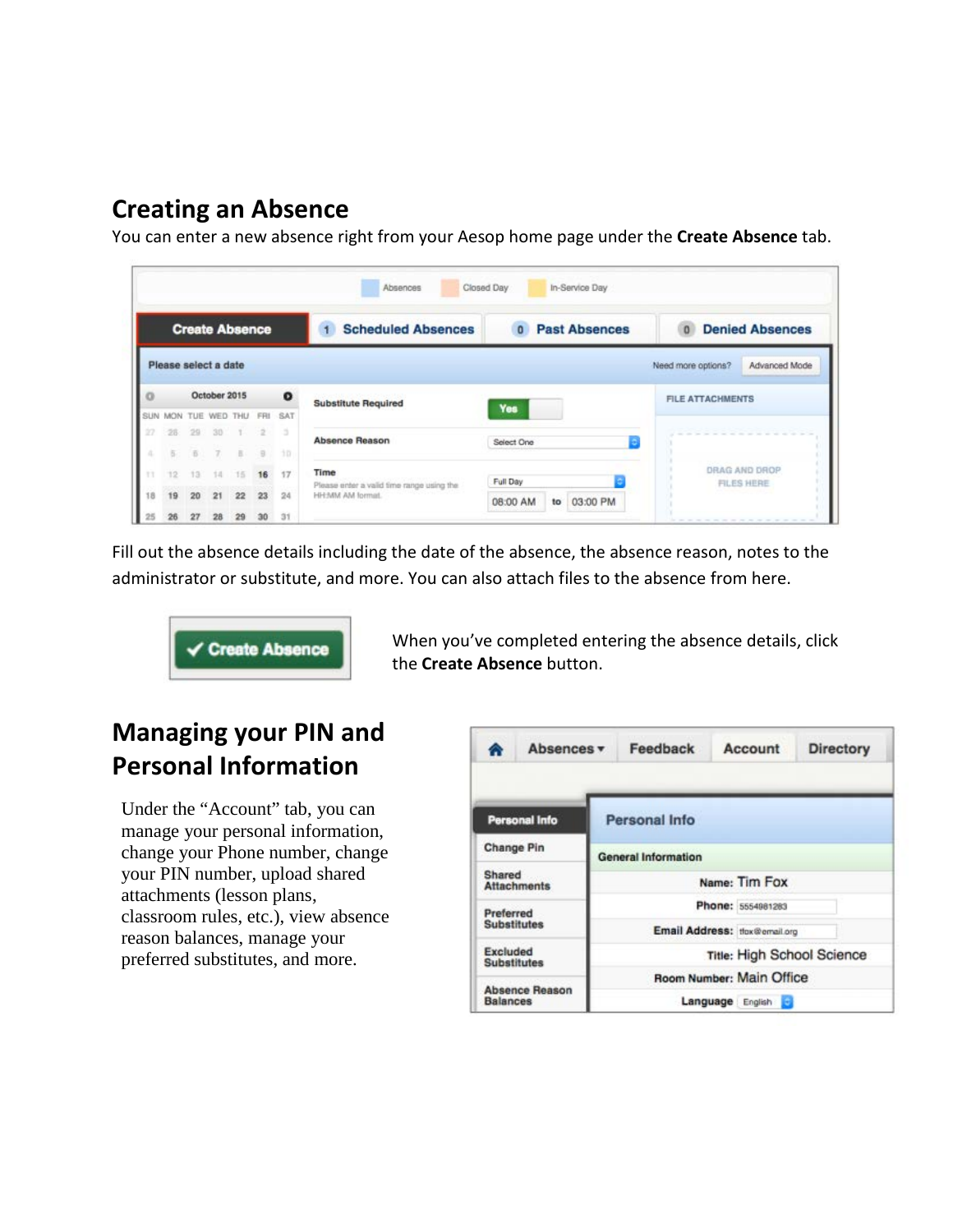### **Getting Help and Training**

|      | <b>Directory</b><br><b>VeriTime</b> |
|------|-------------------------------------|
| Help |                                     |

If you have questions, want to learn more about a certain feature, or need more information about a specific topic; click the **Help** tab to go to the Learning Center, where you can search Absence Management (Aesop) knowledge base of help and training materials.

#### **Using Absence Management (Aesop) on the Phone**

Not only is Absence Management (Aesop) on the web, but you can also create absences, manage personal information, check absence reason balances, and more, all over the phone.

To call Absence Management (Aesop), dial **1-800-942-3767**. You'll be prompted to enter your ID number (followed by the # sign), then your PIN number (followed by the # sign).

Over the phone you can:

- Create an absence (within the next 30 days) **Press 1**
	- o To enter an absence for today **Press 1**
	- o To enter an absence for tomorrow **Press 2**
	- o To enter an absence for another day **Press 3**
	- o To return to the main menu **Press \***
- Check your absence reason (entitlement) balances **Press 2**
	- o To hear this information again **Press 1**
	- o To return to the main menu **Press 2**
- Review upcoming absences **Press 3**
	- o To hear the information again **Press 2**